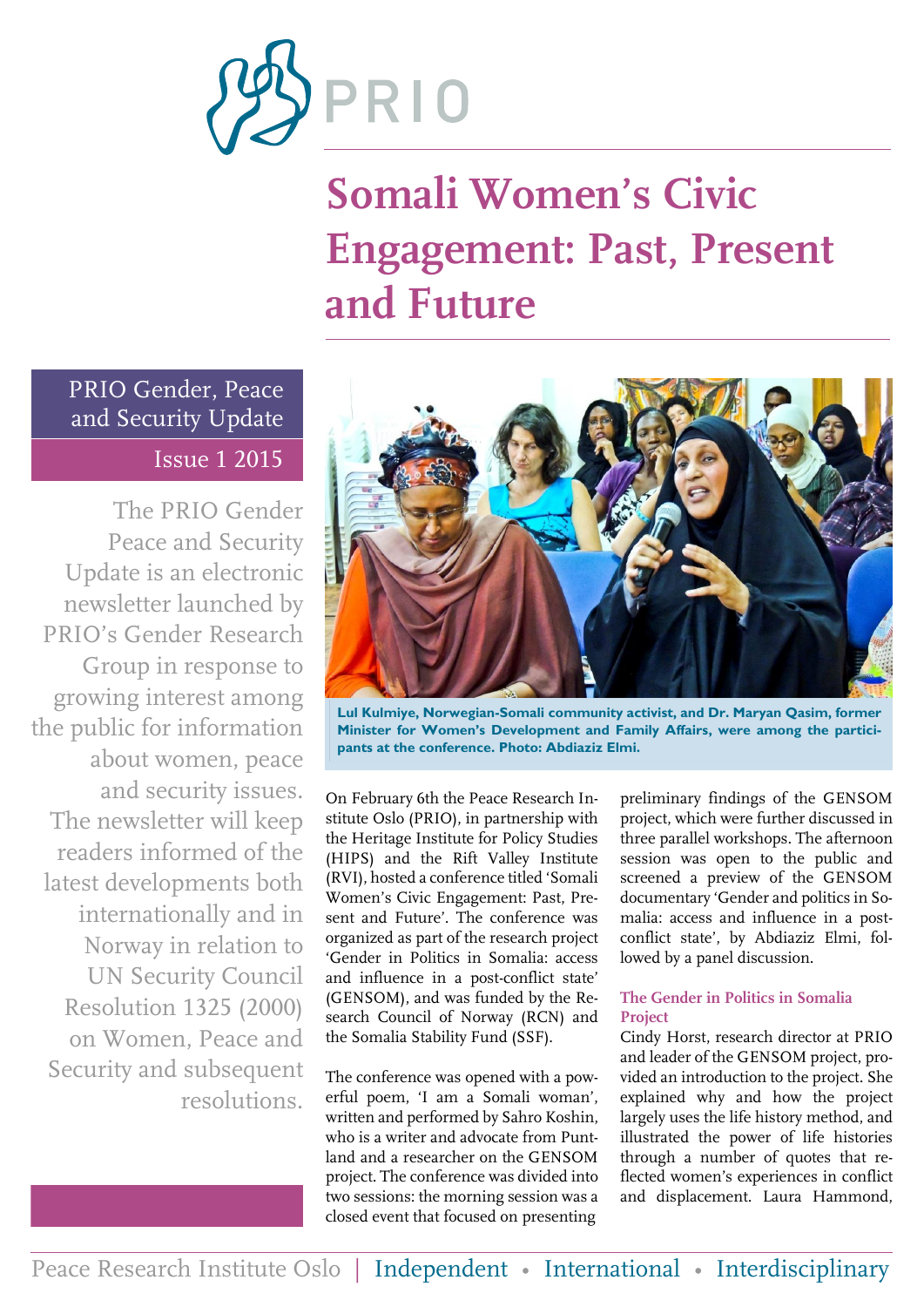head of the Development Studies Department at the School of Oriental and African Studies (SOAS), University of London, presented a brief background of Somali women's political and civic roles in the last few decades. This introduction served to illustrate that Somali women, though often not visible in historical accounts, played a major role in society throughout time and had faced a range of opportunities and constraints in different time periods.

Maimuna Mohamud, lead researcher for HIPS on the GENSOM project, then presented preliminary findings. A first finding is that writing and storytelling can be an act of civic or political engagement that women take on - whether consciously or not. Some older women write or recollect their experiences in order to address their own exclusion from Somali history and that of women more generally. Other, mostly younger, women write because it allows them to convey messages and be heard in society. Both groups of women are role models and sources of inspiration for other women.

Secondly, the research shows that the women interviewed have differing perspectives on their role and status in the Somali society and on how these roles evolved since the war. A number of women refer to the pre-war period as the 'Golden Age' where women had equal rights in the social and political context of Somalia - even though those rights were championed by the Siyad Barre military government and opposition was brutally repressed, doing the women's movement considerable harm. These women argue that women's rights have been reversed in present-day Somalia, referring to the impact of the war and the changing role of religion. Other women, however, maintain that women currently have more access to civic resources such as education, citizenship, and livelihoods than in the past. They point out that the women's movement of the past only benefited a small group of women.

This brings us to the third preliminary finding presented, namely that "Somali women" are not a homogenous group since the experiences of individual Somali women are affected by many more aspects than their female identity. Women have and highlight different parts of their identity, such as their clan, region of origin, urban or rural background, level of education and diaspora background. Different aspects may be important at different times, and all will impact women's ability and motivation to engage in Somali society. The presentation of findings was followed by vibrant discussions moderated by Dr. Hamdi Mohamed.

with the collapse of the state and the erosion of the system of customary law and governance, it has become the responsibility of ordinary women and men to provide community care and services like education and health. At the same time, the war has sharpened a range of divisions in society, and older participants felt that the strong sense of individual responsibility that was instilled on them by their parents and the educational system may no longer be present.

In workshop 2, on the resources and access to civic and political engagement, participants discussed some of the obstacles to greater participation in both



**Cindy Horst (PRIO), Laura Hammond (SOAS), and Maimuna Mohamud (HIPS) presenting at the conference. Photo: Abdiaziz Elmi.**

#### **History, access and influence**

Participants signed up for one of three parallel workshops on the themes of history, access and influence. The workshops were set up to facilitate discussion based on personal experiences between different groups of 'stakeholders', including women and men; Somali and non-Somali; and representatives of governments, UN and civil society.

In workshop 1, on the history of Somali women's civic and political engagement, participants explored topics such as the impact of the Somali civil war on civic engagement. They argued that,

formal and informal political action. They asked how to bring women together more effectively, as they saw great potential to create alliances. Such alliances could be between so-called minority women and those who belong to 'majority' clans; between businesswomen - many of whom are very powerful - and those involved in political action; and between diaspora and local women. One of the principle obstacles to women having greater access to formal political positions is, participants observed, the notion of clan democracy whereby clan elders select individuals to represent them. Whether because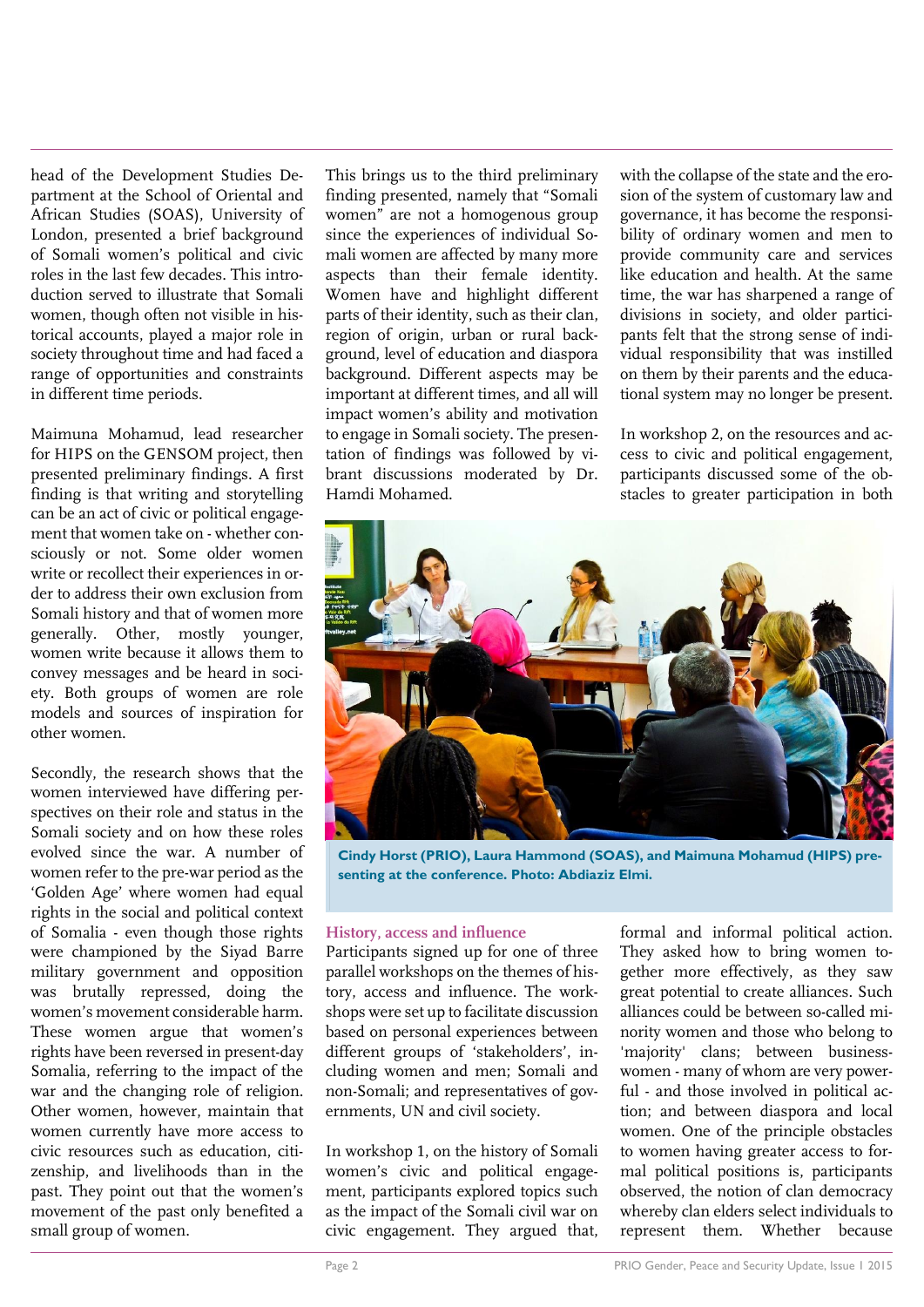women are not seen as being reliable protectors of clan interest, or because women's contributions are not valued, they tend to be marginalised from such a system.

Participants were also wary of focusing exclusively on women's inclusion in formal political process. They noted a need to recognize the plurality of women's motivations and interests, and to approach the subject of women's access from the point of view of creating space for women to choose the kind of involvement they want to pursue. Some women may decide to focus on service to their family or community; others may seek formal political office, while others may become active in civil society or business. It is important for women's solidarity that all of these choices be valued equally.

Workshop 3 focused on the influence of women in leadership positions, exploring what it means to make a difference, as well as how it is possible to do so and what challenges women and men face when trying. Participants identified social resources like support networks, role models, and information; communal resources like freedom and education; and individual resources like courage, empathy, the will to make a difference and trust as crucial for making a positive difference in people's lives. One main theme of the discussions was the question of power and influence, and the distinction between convincing people and imposing one's will on them, or between 'power over' and 'power with' or 'power through'. It became clear from the discussions that this distinction is not always easy, and that for example donors and diaspora struggle with this. 'Free choice' may be seen to depend on education and information, yet knowledge is not neutral and donors as well as diaspora are often accused of imposing foreign (Western) ideas.

**Somali women's own experiences** The afternoon panel discussion started

with the former minister of Women Development and Family Affairs in Puntland, Asha Gelle, who spoke of the importance of political participation of women as well as women's rights. Asha Gelle is currently a chairwoman of the Independent Review Commission on the Constitution. Fawzia Aden, former Minister of Foreign Affairs and Deputy Prime Minister of the Federal Government of Somalia, then shared her experiences of holding a high profile ministry while being a woman. She argued that women needed confidence to actively engage in politics, and encouraged women to take the route of party politics rather than trying to go through the clan system.

**The GENSOM project is a 2-year research collaboration between PRIO and HIPS, funded by the RCN. The project aims to understand presentday Somali women's civic and political engagements through a historical lens. It studies the history of women and power in Somalia; the level of access women have to formal and informal arenas of power; and the influence that women have in Somali society, particularly in relation to gender issues. Data consist of life histories, semi-structured interviews and focus groups conducted in Mogadishu, Hargeisa, Garowe, and with diaspora women.**

Dr. Maryan Qasim, former Minister for Women's Development and Family Affairs in the Federal Government of Somalia, pointed out that civic engagement does not only imply engaging in politics or being a visible social activist. She argued that raising children that will later contribute positively to the community or the collective Somali society is a civic act in itself. Sahra Kiin Abdirahman, Senior Livelihood Officer at Concern International and a social activist, argued that as a young woman civic engagement plays a central role in her life. She shared her views on the importance of encouraging the youth to be civically engaged.

A final panellist was Dr. Hamdi Mohamed, Historian and Adjunct Professor at American University Abroad, as well as co-founder of Kaafi Research and Consulting. Dr. Mohamed discussed the need for documenting the achievements and positive stories of Somalis. She said that 'the histories [of Somali men and women] have been looted', and argued that dominant approaches to writing on Somalia focus on experiences of conflict, famine and displacement, without giving space to the many uplifting stories of men and women who rise above their circumstances and who make positive changes to their communities.

The interactive conference took place in Nairobi at the British Institute, and brought together women and men interested in learning about Somali women's civic and political engagements. The participants consisted of prominent Somali civically engaged individuals, politicians and journalists, as well as representatives of the donor community, the UN and NGOs based in Nairobi.

- Ayaan Ali and Cindy Horst, PRIO

### 'Equal Peace?' Project: Interview with Inger Skjelsbæk

The start of 2015 marked the beginning of a four-year project at PRIO entitled 'Equal Peace? Women's Empowerment and Multicultural Challenges in War-to-Peace Transitions'. The researchers involved in the project are Inger Skjelsbæk, Helga Hernes, Torunn L. Tryggestad and Jenny Kathrine Lorentzen. In addition, one PhD scholar and two MA students will be recruited. The project's preliminary findings and information about project publications will be published in this newsletter over the course of the project period. Julie Marie Hansen met with project leader Inger Skjelsbæk to learn more.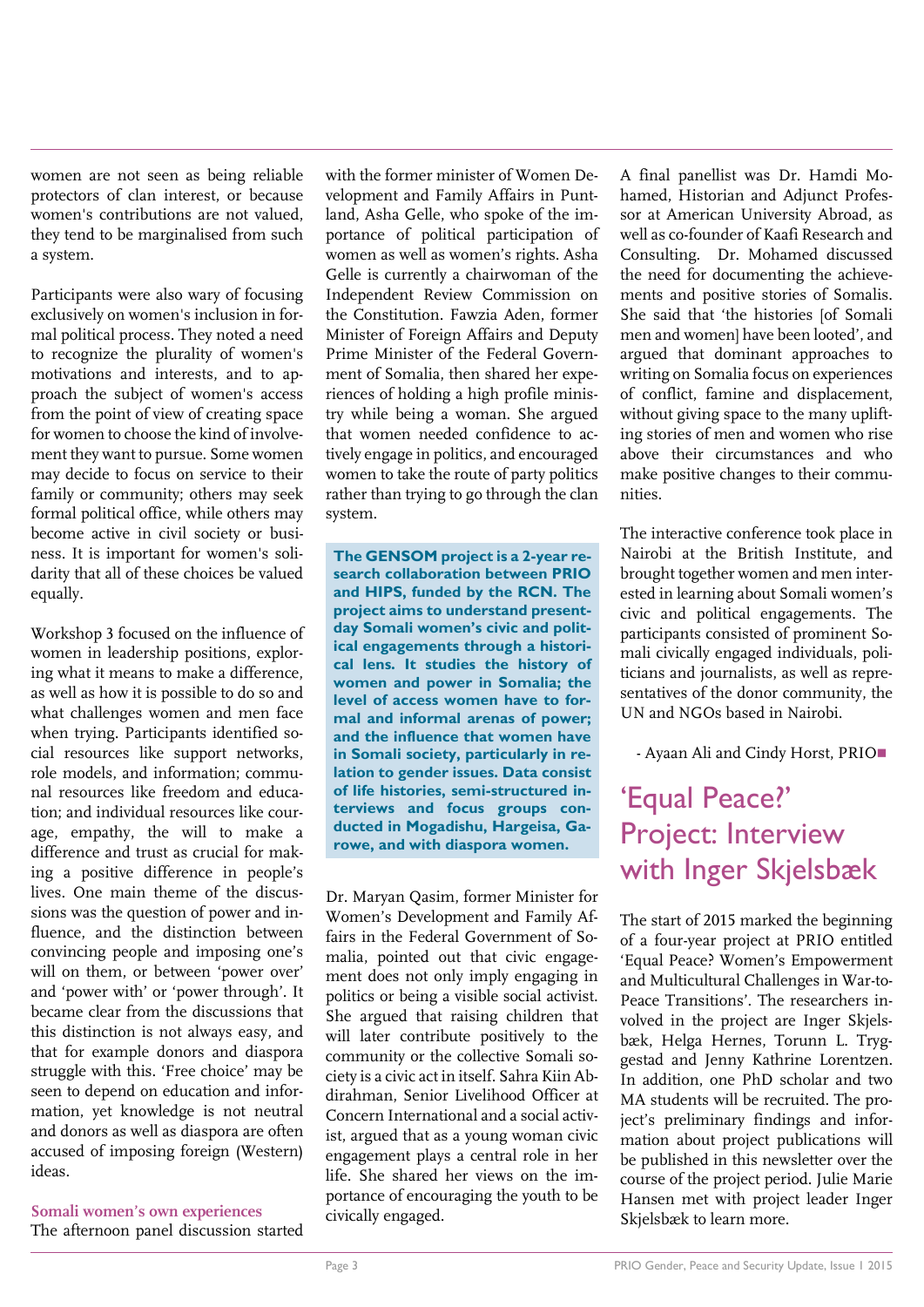#### *Could you briefly introduce the project to our readers?*

The project is about gender equality norms and what they mean in transitions from war to peace. These transitions often involve interventions by external actors with a normative agenda. As such, they are not neutral processes, but embedded with particular agreedupon norms and desires for peaceful coexistence. These normative frameworks are multicultural and multi-religious in their very essence in that they are thought to be beneficial to all irrespective of culture and religion. In reality, however, these norms may be seen quite differently. Gender equality and women's empowerment are examples of such norms and are strongly con-



**Inger Skjelsbæk, PRIO Senior Researcher and leader of the 'Equal Peace' Project. Photo: Julie Lillesæter.**

tested areas of politics. It is particularly in the intersection between global or supranational aims and local or national religious and cultural characteristics where these tensions come out most forcefully. The project will focus on the challenges in implementing gender equality and women's empowerment norms in transitional processes from war to peace where there is an intersection between global and local norms.

The backdrop to this focus is the UN Security Council Resolution 1325 on

Women, Peace and Security adopted in 2000. There has been a lot of work on women, peace and security, a lot of focus on women's protection needs and so on. But UNSCR 1325 was new in the way that it really emphasised the importance of women's political participation and not just their needs. We have seen over the years since 2000 in Norway and elsewhere that there have been many efforts to bring women into various aspects of peacebuilding. We have seen it perhaps most in relation to security sector issues, including having more female police officers, having women in the military in international operations and so on. But bringing women into other peacebuilding measures has not been that well documented. So our contribution with this project is to look at non-military efforts linked to peacebuilding.

#### *What are the main goals of the project?*

Our overarching goal is to analyse the challenges of implementing a global framework on gender equality within the context of different cultural and religious understandings of gender and peace. We have seen that there is a lot of fear that bringing gender equality as a norm in peacebuilding measures can be hampered by religious and cultural characteristics in various countries. Sometimes the fear of offending locals by introducing these norms can be exaggerated.

We have seen that working with gender equality norms is very complex, not least because those who work in this area are also in a way confronted with our own way of life – who we are as men and women, how we interact, how we have different possibilities for engagement based on our gender. These are sensitive issues for everyone. By raising these issues we also bring into question the gender of the mediator, or intervening side, or the people who represent the intervening side, and that is always quite personal. Because of that maybe there is a little bit of a fear, thinking that 'we

can't deal with this because we'll offend the religion', for example.

Therefore what we aim to do with this project is to look at when is it not problematic to implement gender equality norms – when is it easy and when is it problematic, and what strategies are used to overcome these differences.

#### *Which bearers of global and local norms will the project focus on?*

We want to focus on what we have labelled 'norm providers' and 'norm adapters', and the project will be divided into two sub-studies focusing on these providers and adapters.

The providers are the intervening side, which is sometimes a country. For this we will look at Norway in particular because Norway has been engaged in several peace mediation processes. We will also look at the UN and at people who have taken part in inclusive mediation training on gender issues as norm providers. What we want to look at is how various mediators, or interveners, in war-to-peace transitions think about gender equality norms, and how they work with gender. We aim for more of a hands-on understanding of what these interveners actually do when they try to implement these norms.

Then we will look at the adapters who are on the conflict side. These are countries that have been subject to big international involvement in war-to-peace transitions. In this case these will be Bosnia and Rwanda as well as local representatives of the international community to see how they have worked with these issues in the countries in question.

#### *Can you give some examples of the interactions between norm providers and norm adapters in war-to-peace transitions?*

A general thing we see in many African conflicts that have ended and are in the post-conflict phase is that many of these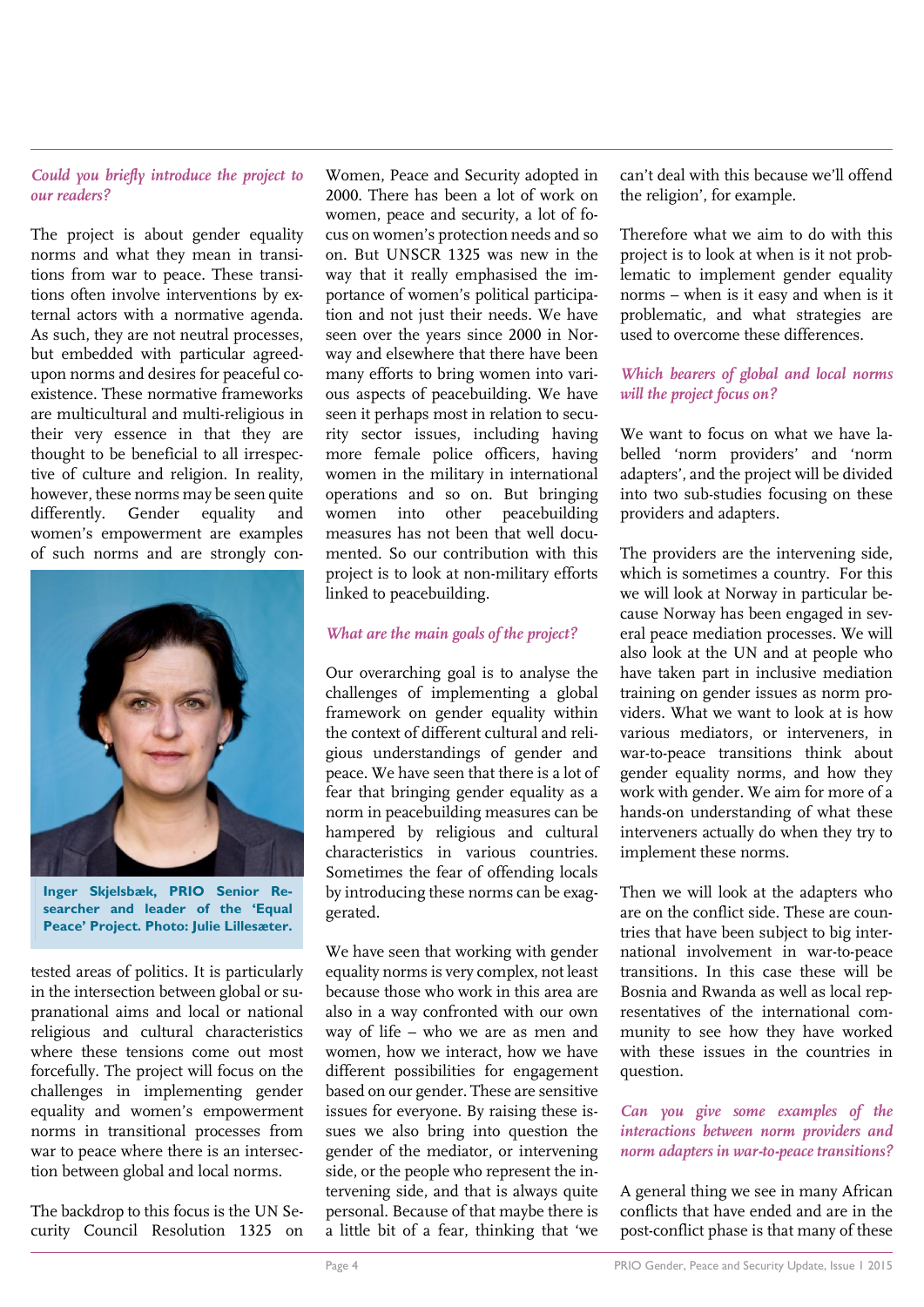countries have a very high number of women in their parliaments. The Scandinavian countries have always been the countries with the highest number of women in parliament in the world, but I think they now are passed by one or two African countries. So why did this happen? This is the kind of dynamic we want understand better with the project.

Rwanda, for example, has the largest number of women in parliament in the world. Some researchers have called this a 'quota shock'. Something happened in that transition phase, and for some reason women took power. We are looking at why that happened – did intervening actors have anything to do with it, or were there other mechanisms at play?

Another example is Burundi, which my colleague Torunn Tryggestad has looked at. Gender equality here was an issue in the transition phase in which many people resented the international pressure because the local actors wanted to do it their own way. Yet they ended up having a high level of women involved. But they insisted that this was their way of doing it, rather than something that was enforced from the outside.

There are also cases where women are included politically as a kind of token rather than meaningful participation. It is in cases like these that we need to get the perspective of the norm adapters, and ask questions like: Is this something they do just because they are told to by the intervening side? Is there resentment of the ways of working with gender equality and women's inclusion in political life? We need to look at what is going on here to understand the dynamic. And each context will be very different, and I am sure this study could be expanded by many more case studies. But we will start here. It is also our hope that we can develop the methodology for understanding this better and that it can then be used in new areas.

*What impact do you hope the findings from the project will have, for example in terms of Norway's peace engagements?*

I hope that we can contribute in raising awareness about the role that Norway can play. It remains to be seen and assessed in the project how we think that Norway has fared on the issue of gender equality and peacebuilding. This is an issue high up on the political agenda; it is high up in political speeches and so on. But we want to look at practice. So then it remains to be seen whether they live up to the political 'speak'. If so, there could be lessons learned that could be transferred to other countries, maybe about how to do things and maybe how not to do things.

I think that Norway has a voice in this field because Norway along with Sweden is regarded as a so-called 'gender equality country'. It is not just that we have women in the private sphere, political life and so on, but it is part of our identity, a part of who we are. And I think having a lot of legitimacy and authority on the issue of how gender equality relates to peacebuilding is a dooropener. It could be a door-opener for<br>Handling Spin Control 2015-2010<br>Fred og sikkerhet 2015-2010

other policy fields for Norwegians. In many ways it is our comparative advantage in a competitive world. So the project can contribute in nuancing or giving the issue more content.

But of course we want to be critical also. With FRIPRO funding we are engaged in basic research. While this research clearly has policy implications and applied potential, this research is first and foremost basic and geared to learning more about norm development and norm treatment in highly contested areas of politics.

### Norway Launches a New National Action Plan on Women, Peace and Security

**On 16 February,** the Norwegian government launched a new national action plan on Women, Peace and Security. The national action plan is a mechanism for implementing the priorities set out in the UN Security Council Resolution



**Norway's Prime Minister Erna Solberg at the launch of the government's new National Action Plan. Photo: Marta B. Haga, Norway MFA.**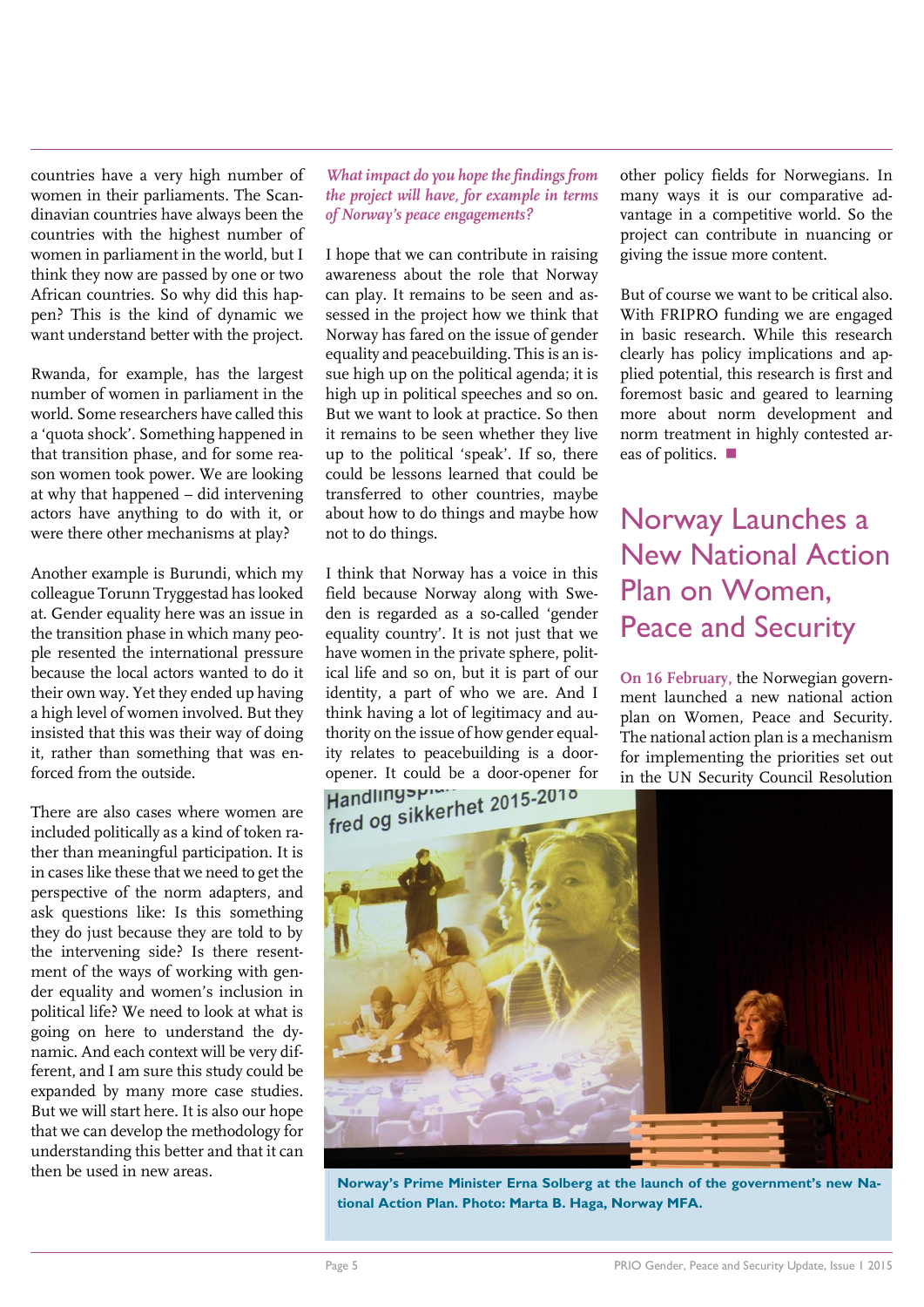1325 (2000). It is the third action plan from Norway (previous plans were launched in 2006 and 2011) and outlines the government's agenda on women, peace and security for the next three years.

**Norwegian Prime Minister** Erna Solberg opened the event at Litteraturhuset in Oslo, stating that the new national action plan is rooted in the fact that women and girls are still the hardest hit in conflict. The action plan sets out four priority areas in which the government aims to focus efforts:

- Peace processes and peace negotiations: ensure the involvement of women and men in peace processes and negotiations, and that peace agreements include the rights, needs and priorities of both women and men
- International operations: take into account the security, rights and needs of women and men in all areas of operations
- Peace building: increase women's economic and political freedom of action and influence
- Humanitarian crises: safeguard the rights, different needs and priorities of women and men.

**The government** will focus efforts in five priority countries where Norway is already engaged: Afghanistan, Colombia, Myanmar, Palestine and South Sudan. Moreover, addressing sexual violence in conflict is also highlighted as a central element across all priority areas and countries.

**Ministers from the four ministries** responsible for implementing the national action plan – Foreign Affairs, Justice, Defence, and Children, Gender and Social Inclusion – also participated in the event to talk about how their ministries will contribute to turning policy into action. In particular, Minister of Foreign Affairs Børge Brende highlighted the need for Norway to set an example by including more women in peace delegations, and took the opportunity to announce a new initiative, the establishment of a Nordic Network of Women in Mediation.

**The launch was followed by** a seminar which included a keynote speech by PRIO senior researcher Torunn L. Tryggestad on the status and challenges of implementing resolution 1325, and a panel debate on how to make an impact at the national level. The action plan is available in [Norwegian](https://www.regjeringen.no/globalassets/departementene/ud/vedlegg/fn/handlingsplan-kvinner-fred-sikkerhet-feb2015.pdf) and [English.](https://www.regjeringen.no/globalassets/departementene/ud/vedlegg/fn/ud_handlingsplan_kfs_eng_nett.pdf)

### Fifth High-Level Seminar on Gender and Inclusive Mediation Processes

**On 24-26 March,** PRIO hosted the fifth in a series of high-level seminars on gender and inclusive mediation processes. The seminar was held in Oslo and was opened by Norwegian State Secretary Bård Glad Pedersen, who was joined by Jens Anders Toyberg-Frandzen, Assistant Secretary-General for Political Affairs at the UN, and PRIO's Deputy Director Inger Skjelsbæk in welcoming participants. Thania Paffenholz, Senior Researcher at the Geneva Graduate Institute, gave the keynote speech on 'The Inclusion of Women in Mediation Processes: from norms and resolutions to evidence'.



**Thania Paffenholz delivering the keynote speech. Photo: Taral Jansen.**

**Participants included** representatives from a number of UN agencies, national governments and the African Union, as well as researchers and religious leaders. They engaged in two days of modules covering a range of topics on gender and inclusive mediation, from sexual violence in conflict to gender-sensitive language.

**The seminar** is part of an initiative launched in 2013 and is organised by the UN Department of Political Affairs, PRIO, Crisis Management Initiative (CMI) and the governments of Norway and Finland. It aims to generate more consultative mediation processes by promoting women's effective participation, as well as building inclusive, gender-sensitive mediation capacity at international, regional and national levels.

### PRIO Researcher Appointed to UN Advisory Group

**Torunn L. Tryggestad,** senior researcher at PRIO, was on 2 February [appointed](http://www.unpbf.org/news/the-secretary-general-appoints-his-fourth-advisory-group-of-the-peacebuilding-fund-pbf/)  [by the UN Secretary General](http://www.unpbf.org/news/the-secretary-general-appoints-his-fourth-advisory-group-of-the-peacebuilding-fund-pbf/) to join the 4th Advisory Group of the UN Peacebuilding Fund (PBF) for a two-year period, 2015-2016.

**The Group** is a critical component of the PBF's governance structure and provides the Secretary-General with advice on the speed and appropriateness of the fund allocation and monitors overall performance. This Advisory Group will play a particularly important role, as it convenes during the time that the 2015 Peacebuilding Architecture Review will be undertaken, and will advise PBF on corresponding follow-up adjustments. The Advisory Group will meet twice a year, and is chaired by Nigel Roberts. The first meeting of the 4th Advisory Group is scheduled for 28-29 April in New York. ■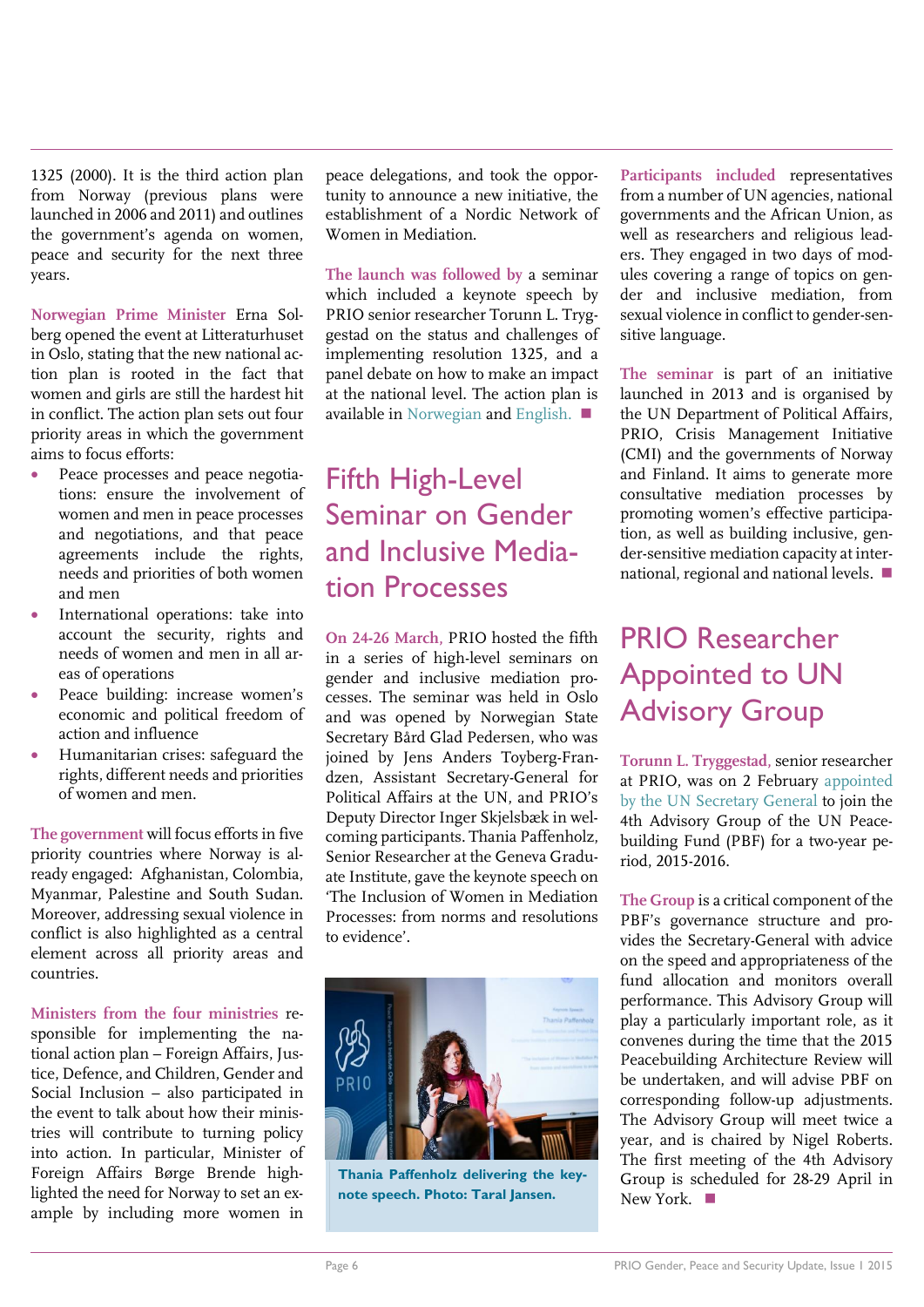## International **News**

**Margot Wallström** was appointed Swedish Minister of Foreign Affairs in October 2014 and presented in February 2015 a feminist foreign policy agenda, which aims to ["strengthen women's](http://www.government.se/content/1/c6/25/41/19/fd1df89a.pdf)  [rights, improve women's](http://www.government.se/content/1/c6/25/41/19/fd1df89a.pdf) access to re[sources and increase women's repre](http://www.government.se/content/1/c6/25/41/19/fd1df89a.pdf)sentation<sup>"</sup>

**The African Union** has marked 2015 as the 'Year of Women's Empowerment and Development'.

**The 59th session of the Commission on the Status of Women (CSW59)** took place at the UN Headquarters in New York on 9-20 March. This year's meeting marked the 20th anniversary of the Beijing Conference. The theme of the session was the [Beijing Declaration and](http://www.unwomen.org/en/csw/csw59-2015)  [Platform for Action and current chal](http://www.unwomen.org/en/csw/csw59-2015)[lenges to its implementation and in](http://www.unwomen.org/en/csw/csw59-2015)  [achieving gender equality and women's](http://www.unwomen.org/en/csw/csw59-2015)  [empowerment.](http://www.unwomen.org/en/csw/csw59-2015)

**A joint workshop** of the High-Level Independent Panel on Peace Operations and the Global Study on the Implementation of Security Council Resolution 1325 was organized 14 April in New York. The objective of the workshop was for the panel and the Global Study expert group to jointly identify and discuss, with expert resource persons, key challenges facing implementation of UNSCR 1325 by Peace Operations and to identify realistic, achievable recommendations.

**The UN Security Council** held an open debate on 15 April on the Secretary General's [report on conflict-related sexual vi](http://www.securitycouncilreport.org/atf/cf/%7B65BFCF9B-6D27-4E9C-8CD3-CF6E4FF96FF9%7D/s_2015_203.pdf)[olence.](http://www.securitycouncilreport.org/atf/cf/%7B65BFCF9B-6D27-4E9C-8CD3-CF6E4FF96FF9%7D/s_2015_203.pdf)

**Women's International League for Peace and Freedom (WILPF)** celebrates its 100 year anniversary and has launched an updated website on Women, Peace and Security – [www.peacewomen.org.](http://www.peacewomen.org/)

**Dina Kawar,** Jordan's Ambassador to the UN, assumed the presidency of the UN Security Council for the month of April, making her the first Arab woman to hold this position.

**China** has sent its first female infantry squad to UN peacekeeping in South Sudan. Read the full article [here.](http://www.womenofchina.cn/womenofchina/html1/news/newsmakers/1412/2780-1.htm)

**AIDS Free World** has leaked a [report on](http://www.aidsfreeworld.org/Newsroom/Press-Releases/2015/~/media/Files/Peacekeeping/2013%20Expert%20Team%20Report%20FINAL.pdf)  [sexual exploitation and abuse commit](http://www.aidsfreeworld.org/Newsroom/Press-Releases/2015/~/media/Files/Peacekeeping/2013%20Expert%20Team%20Report%20FINAL.pdf)[ted by UN peacekeepers.](http://www.aidsfreeworld.org/Newsroom/Press-Releases/2015/~/media/Files/Peacekeeping/2013%20Expert%20Team%20Report%20FINAL.pdf) The UN had commissioned the report but did not publish it.

**The Institute for Inclusive Security** has launched the [National Action Plan Re](http://actionplans.inclusivesecurity.org/)[source Center,](http://actionplans.inclusivesecurity.org/) a platform for advancing women's inclusion in peace and security, designed for learning new strategies and sharing analysis, tools, and lessons learned.

## News from Norway

**The Norwegian Institute of International Affairs (NUPI)** in collaboration with the Ministry of Foreign Affairs organized a Norwegian Consultation Workshop on the UN Peace Operations Review on 7 January. The consultation also included discussions on the inter-linkages between the UN Peace Operations Review and the Global Study on Women, Peace and Security.

**The Government of Norway** has launched a ne[w National Action Plan on](https://www.regjeringen.no/globalassets/departementene/ud/vedlegg/fn/ud_handlingsplan_kfs_eng_nett.pdf)  [Women, Peace and Security for 2015-](https://www.regjeringen.no/globalassets/departementene/ud/vedlegg/fn/ud_handlingsplan_kfs_eng_nett.pdf) [2018.](https://www.regjeringen.no/globalassets/departementene/ud/vedlegg/fn/ud_handlingsplan_kfs_eng_nett.pdf) The plan was launched on 16 February (see separate story).

**The Norwegian Ministry of Foreign Affairs** organized a civil society consultation on the follow-up of the newly launched National Action Plan on Women, Peace and Security on 27 March.

**The Norwegian Ministry of Foreign Affairs** has launched a [Nordic Women's Net](https://www.regjeringen.no/en/aktuelt/women_mediators/id2405556/)[work for Peace Mediators](https://www.regjeringen.no/en/aktuelt/women_mediators/id2405556/) as part of the government's new National Action Plan on Women, Peace and Security.

## News from PRIO

**Torunn L. Tryggestad** gave a presentation on the Women, Peace and Security agenda at the Norwegian Consultation Workshop on the UN Peace Operations Review on 7 January.

**FOKUS and PRIO** co-organized a seminar with Sanam Anderlini at FOKUS on 30 January on 'UN Security Council Resolution 1325: How Far Have We Come?

**Torunn L. Tryggestad** was appointed by the UN Secretary-General to join the Peacebuilding Fund Advisory Group for the time period 2015-2017 on 2 February (see separate story).

**PRIO and the Heritage Institute for Policy Studies** organized a conference about Somali women's civic and political engagement in Nairobi on 6 February as part of the GENSOM project (see separate story).

**Torunn L. Tryggestad** gave a keynote address at the launch of the Norwegian Government's National Action Plan on Women, Peace and Security on 16 February (see separate story).

**Helga Hernes** attended the 59th session of the Commission on the Status of Women (CSW59) as a member of the Norwegian Delegation and concentrated her attention on issues related to the Middle East and Africa.

**PRIO organized the Fifth High-Level Seminar** on Gender and Inclusive Mediation Processes in Oslo on 24-26 March, in collaboration with the UN Department